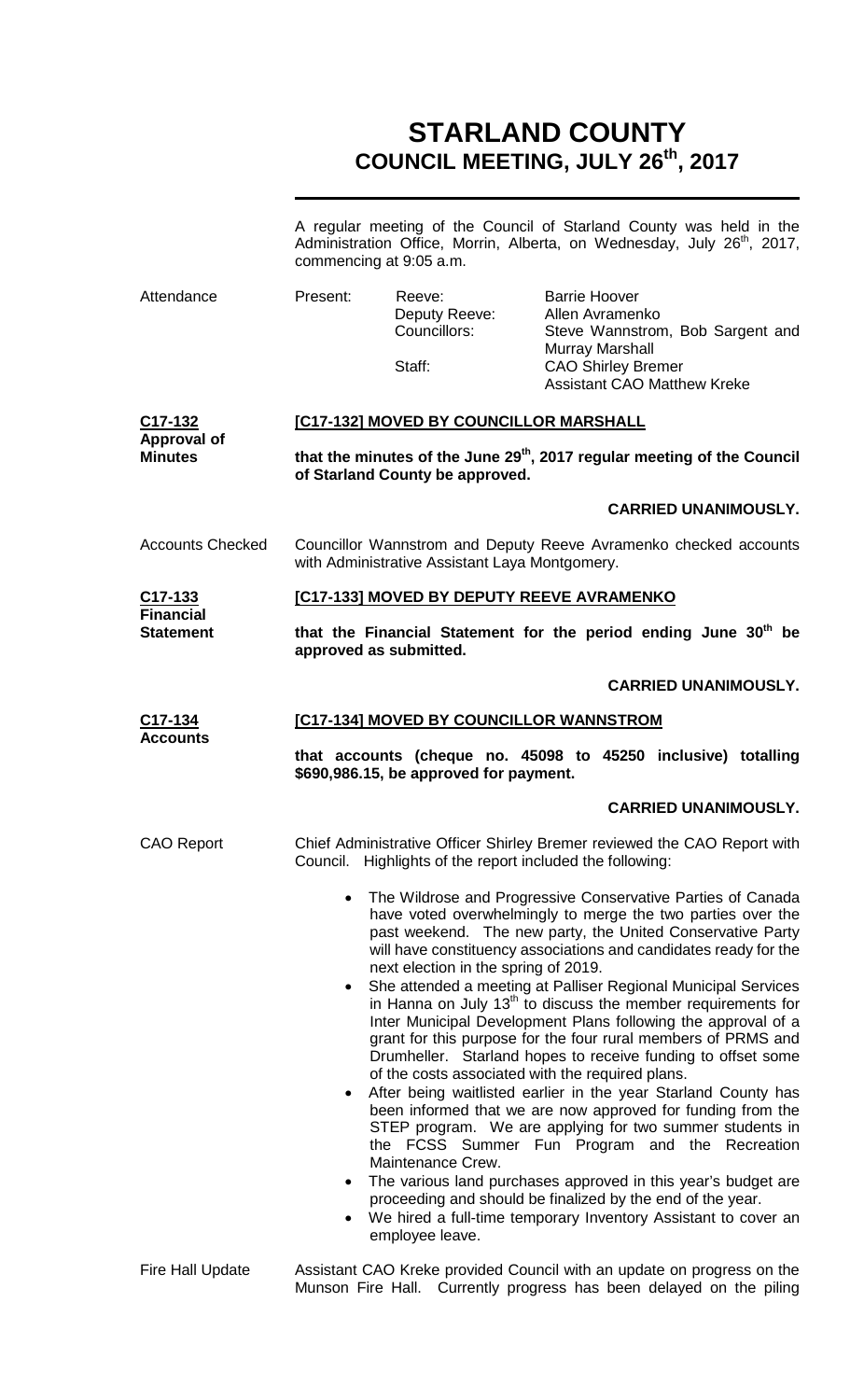|                                                               | installation due to revised weight requirements for the alternative Pre-Fab<br>Building design. Onsite construction is still expected in the first half of<br>August. Additionally several modifications to the design have been made<br>during the production of shop drawings which will result in some additional<br>costs to the project.                                                                                                                                                                                                                                                                                                                                                                                                                                                                                                                                                                                                   |  |  |  |
|---------------------------------------------------------------|-------------------------------------------------------------------------------------------------------------------------------------------------------------------------------------------------------------------------------------------------------------------------------------------------------------------------------------------------------------------------------------------------------------------------------------------------------------------------------------------------------------------------------------------------------------------------------------------------------------------------------------------------------------------------------------------------------------------------------------------------------------------------------------------------------------------------------------------------------------------------------------------------------------------------------------------------|--|--|--|
| <b>PW Report</b>                                              | At 10:00 a.m. Public Works Supervisor AI Pratt attended the meeting and<br>reviewed his Public Works Report with Council. Highlights of his report<br>included the following:                                                                                                                                                                                                                                                                                                                                                                                                                                                                                                                                                                                                                                                                                                                                                                   |  |  |  |
|                                                               | • The Public Works crew has stopped pumping water in Rumsey<br>as of July 19 <sup>th</sup> , they have otherwise been busy patching roads in<br>hamlets with cold mix, finishing work at the Munson Community<br>Hall and Brushing.<br>Grader Operators have been maintaining their roads and<br>$\bullet$<br>working with Colleena on the gravel program.<br>Gary, Kevin and Thomas have been doing regular maintenance<br>$\bullet$<br>on the heavy duty equipment.<br>Buck continues with regular maintenance on the county light<br>duty fleet and CVIPs.<br>Brenda has been dealing with bylaw complaints and monitoring<br>$\bullet$<br>the gravel haulers.<br>Al has been attending safety meetings, taking pictures of the<br>$\bullet$<br>Rumsey flooding, monitoring the Burfield Culvert, going through<br>job descriptions and doing paperwork. Additionally he has<br>been working with OHS over a safety issue at the Mixcor Pit. |  |  |  |
| C <sub>17</sub> -135<br><b>Hamlet Clean Up</b><br><b>Days</b> | [C17-135] MOVED BY DEPUTY REEVE AVRAMENKO<br>that the annual Hamlet Clean Up Days be scheduled for the following<br>days between the hours of 8:00 a.m. and 4:00 p.m.:                                                                                                                                                                                                                                                                                                                                                                                                                                                                                                                                                                                                                                                                                                                                                                          |  |  |  |
|                                                               | Hamlet of Craigmyle - Monday, September 11th, 2017<br>Hamlet of Michichi - Tuesday, September 12 <sup>th</sup> , 2017<br>Hamlet of Rowley - Wednesday, September 13th, 2017<br>Hamlet of Rumsey – Thursday, September 14th, 2017                                                                                                                                                                                                                                                                                                                                                                                                                                                                                                                                                                                                                                                                                                                |  |  |  |
|                                                               | <b>CARRIED UNANIMOUSLY.</b>                                                                                                                                                                                                                                                                                                                                                                                                                                                                                                                                                                                                                                                                                                                                                                                                                                                                                                                     |  |  |  |
| C17-136                                                       | [C17-136] MOVED BY COUNCILLOR MARSHALL                                                                                                                                                                                                                                                                                                                                                                                                                                                                                                                                                                                                                                                                                                                                                                                                                                                                                                          |  |  |  |
| <b>Olds College</b><br><b>Agreement</b>                       | that Starland County enter into a License of Occupation Agreement<br>with Olds College for the use of the Courtney Handills Gravel Pit<br>located at NE-2-30-17-W4 for the operation of their Heavy Equipment<br>Operator Certificate Program from August 15 <sup>th</sup> , 2017 to December 31 <sup>st</sup> ,<br>2017 under the terms of the agreement presented to Council.                                                                                                                                                                                                                                                                                                                                                                                                                                                                                                                                                                 |  |  |  |
|                                                               | <b>CARRIED UNANIMOUSLY.</b>                                                                                                                                                                                                                                                                                                                                                                                                                                                                                                                                                                                                                                                                                                                                                                                                                                                                                                                     |  |  |  |
| C <sub>17</sub> -137<br><b>Move In-Camera</b>                 | [C17-137] MOVED BY DEPUTY REEVE AVRAMENKO                                                                                                                                                                                                                                                                                                                                                                                                                                                                                                                                                                                                                                                                                                                                                                                                                                                                                                       |  |  |  |
|                                                               | that the Council Meeting proceed In-Camera at 10:30 a.m.                                                                                                                                                                                                                                                                                                                                                                                                                                                                                                                                                                                                                                                                                                                                                                                                                                                                                        |  |  |  |
|                                                               | <b>CARRIED UNANIMOUSLY.</b>                                                                                                                                                                                                                                                                                                                                                                                                                                                                                                                                                                                                                                                                                                                                                                                                                                                                                                                     |  |  |  |
| C17-138<br><b>Resume Meeting</b>                              | [C17-138] MOVED BY COUNCILLOR WANNSTROM                                                                                                                                                                                                                                                                                                                                                                                                                                                                                                                                                                                                                                                                                                                                                                                                                                                                                                         |  |  |  |
|                                                               | that the Council Meeting proceed out of In-Camera at 11:00 a.m.                                                                                                                                                                                                                                                                                                                                                                                                                                                                                                                                                                                                                                                                                                                                                                                                                                                                                 |  |  |  |

**CARRIED UNANIMOUSLY.**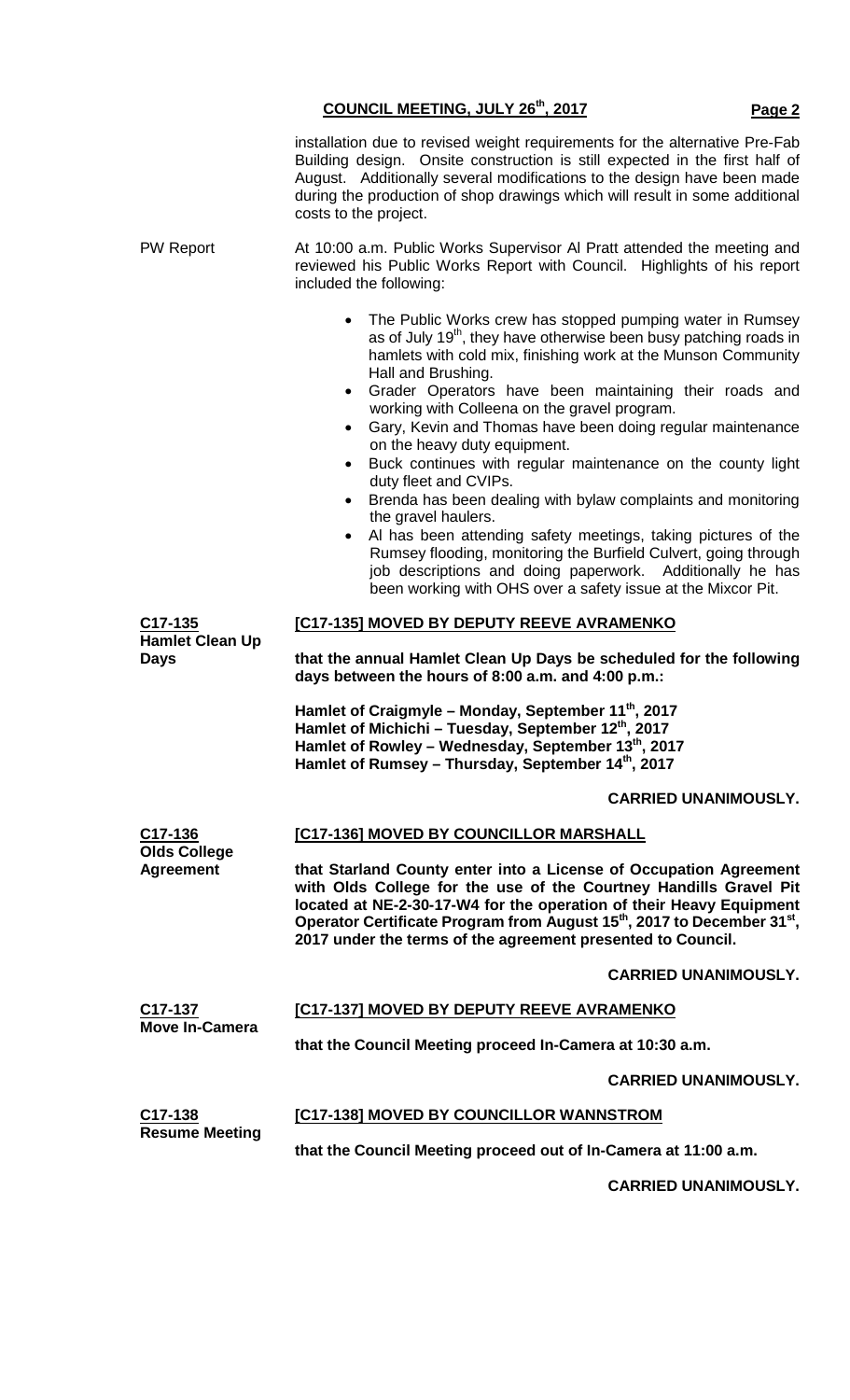| COUNCIL MEETING, JULY 26th, 2017 | Page 3 |
|----------------------------------|--------|
|----------------------------------|--------|

| <u>C17-139</u><br><b>Grader Divisions</b>                                                                                                                                                                    | [C17-139] MOVED BY REEVE HOOVER                                                                                                                                                                                                                                                                                                                                                                                                                                            |                                                             |                                                                                                              |                                                    |                                                                                                                                                                                                      |
|--------------------------------------------------------------------------------------------------------------------------------------------------------------------------------------------------------------|----------------------------------------------------------------------------------------------------------------------------------------------------------------------------------------------------------------------------------------------------------------------------------------------------------------------------------------------------------------------------------------------------------------------------------------------------------------------------|-------------------------------------------------------------|--------------------------------------------------------------------------------------------------------------|----------------------------------------------------|------------------------------------------------------------------------------------------------------------------------------------------------------------------------------------------------------|
|                                                                                                                                                                                                              | that Starland County move from operating six grader divisions to five<br>grader divisions and that these divisions be based on the electoral<br>wards.                                                                                                                                                                                                                                                                                                                     |                                                             |                                                                                                              |                                                    |                                                                                                                                                                                                      |
|                                                                                                                                                                                                              |                                                                                                                                                                                                                                                                                                                                                                                                                                                                            |                                                             |                                                                                                              |                                                    | <b>CARRIED UNANIMOUSLY.</b>                                                                                                                                                                          |
| Departure                                                                                                                                                                                                    | At 11:30 a.m. Al Pratt departed from the meeting.                                                                                                                                                                                                                                                                                                                                                                                                                          |                                                             |                                                                                                              |                                                    |                                                                                                                                                                                                      |
| <b>Olmstead Land</b><br>Purchase                                                                                                                                                                             | CAO Bremer reviewed with Council an offer for rent and purchase of six lots<br>with their buildings from Brent Olmstead of Craigmyle. The offer was for<br>\$230,000.00 plus a trade for a Starland County property in Craigmyle or<br>\$600.00 per month rent plus utilities.                                                                                                                                                                                             |                                                             |                                                                                                              |                                                    |                                                                                                                                                                                                      |
| C17-140<br><b>Land Rental and</b>                                                                                                                                                                            | [C17-140] MOVED BY COUNCILLOR MARSHALL                                                                                                                                                                                                                                                                                                                                                                                                                                     |                                                             |                                                                                                              |                                                    |                                                                                                                                                                                                      |
| <b>Offer to Purchase</b>                                                                                                                                                                                     | that Starland County make an offer to rent Lots 1-6, Block 2, Plan 7030<br>AW in the Hamlet of Craigmyle beginning September 1 <sup>st</sup> , 2017 for a<br>monthly fee of \$600.00 plus utilities as well as a conditional offer to<br>purchase the same in 2018 for a price of \$230,000.00 plus ownership<br>of Lot 14, Block 1, Plan 273 CH in the Hamlet of Craigmyle conditional<br>upon inspection of the buildings located on Lots 1-6, Block 2, Plan<br>7030 AW. |                                                             |                                                                                                              |                                                    |                                                                                                                                                                                                      |
|                                                                                                                                                                                                              |                                                                                                                                                                                                                                                                                                                                                                                                                                                                            |                                                             |                                                                                                              |                                                    | <b>CARRIED UNANIMOUSLY.</b>                                                                                                                                                                          |
| Gas Tax Approval                                                                                                                                                                                             | A notice was received from the Government of Alberta that Starland<br>County's application for Gas Tax Funding for the Burfield Culvert<br>replacement was accepted.                                                                                                                                                                                                                                                                                                       |                                                             |                                                                                                              |                                                    |                                                                                                                                                                                                      |
| Equipment<br><b>Tenders</b>                                                                                                                                                                                  | CAO Bremer reviewed with Council a summary of the tenders received for<br>the equipment offered for sale by sealed tender.                                                                                                                                                                                                                                                                                                                                                 |                                                             |                                                                                                              |                                                    |                                                                                                                                                                                                      |
| C <sub>17</sub> -141                                                                                                                                                                                         | [C17-141] MOVED BY COUNCILLOR WANNSTROM                                                                                                                                                                                                                                                                                                                                                                                                                                    |                                                             |                                                                                                              |                                                    |                                                                                                                                                                                                      |
| <b>Equipment</b><br><b>Tenders</b>                                                                                                                                                                           | that the following tender bids be accepted as per the terms of the<br><b>Bidder Instructions:</b>                                                                                                                                                                                                                                                                                                                                                                          |                                                             |                                                                                                              |                                                    |                                                                                                                                                                                                      |
|                                                                                                                                                                                                              | 1997 Ford F350<br>2004 Ford F250<br>1995 Ford F150<br>1999 Ford F350<br>2002 Chevy Tahoe<br>2002 Ford F350<br>2000 Ford F250XL<br><b>H/Spray Tank</b><br><b>P/Spray Tank</b>                                                                                                                                                                                                                                                                                               | for<br>for<br>for<br>for<br>for<br>for<br>for<br>for<br>for | \$555.55<br>\$1,210.00<br>\$600.00<br>\$362.00<br>\$769.00<br>\$7,000.00<br>\$543.00<br>\$200.00<br>\$200.00 | to<br>to<br>to<br>to<br>to<br>to<br>to<br>to<br>to | <b>Stan Hampton</b><br>Doug Finkbiner<br><b>Kevin Devaleriola</b><br><b>Mike McKee</b><br><b>John Saroka</b><br><b>Ron Trout</b><br><b>David Benci</b><br><b>Janice Hoover</b><br><b>Dara Kudras</b> |
|                                                                                                                                                                                                              |                                                                                                                                                                                                                                                                                                                                                                                                                                                                            |                                                             |                                                                                                              |                                                    | <b>CARRIED UNANIMOUSLY.</b>                                                                                                                                                                          |
| <b>Animal Control</b><br><b>Services Contract</b>                                                                                                                                                            | Council was notified that the current contract for animal control services in<br>the County Hamlets runs out at the end of July. Administration is currently<br>investigating options for vendors to provide this service in Starland. Until<br>another vendor can be selected Administration is recommending not<br>renewing the current contract.                                                                                                                        |                                                             |                                                                                                              |                                                    |                                                                                                                                                                                                      |
| <b>STIP Grant</b><br>Funding                                                                                                                                                                                 | An agreement was received from Alberta Transportation for Strategic<br>Transportation Infrastructure Program funding for Bridge File 71779.                                                                                                                                                                                                                                                                                                                                |                                                             |                                                                                                              |                                                    |                                                                                                                                                                                                      |
| C17-142                                                                                                                                                                                                      | [C17-142] MOVED BY DEPUTY REEVE AVRAMENKO                                                                                                                                                                                                                                                                                                                                                                                                                                  |                                                             |                                                                                                              |                                                    |                                                                                                                                                                                                      |
| <b>STIP Funding</b><br><b>Agreement</b><br>that Starland County enter into an agreement with Alberta<br>Transporation for Local Road Bridge Funding for Bridge File 71779 as<br>presented by administration. |                                                                                                                                                                                                                                                                                                                                                                                                                                                                            |                                                             |                                                                                                              |                                                    |                                                                                                                                                                                                      |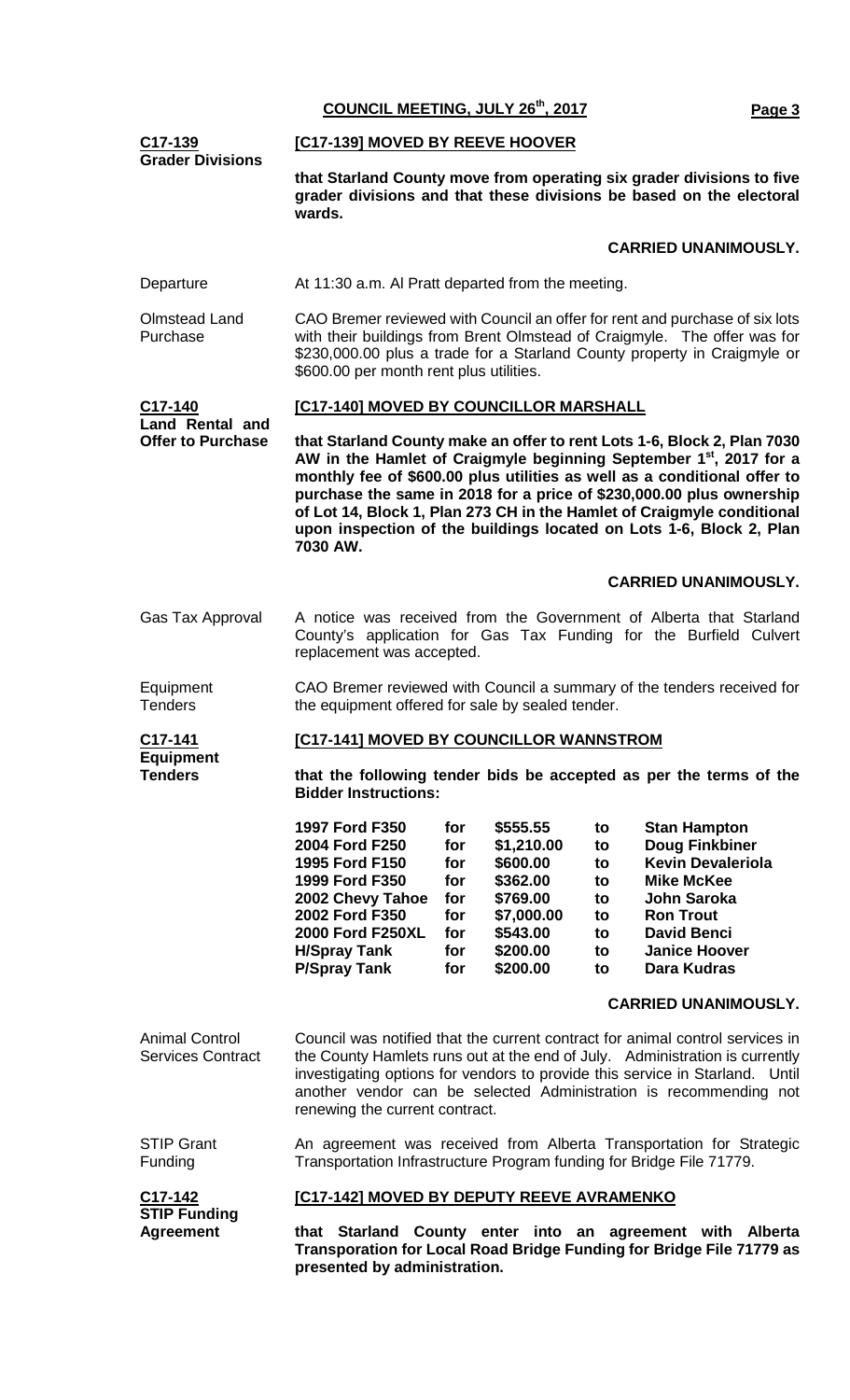## **CARRIED UNANIMOUSLY.**

- EOEP Training All Councillors have been registered for the MUNIS 101 Course offered by the Elected Officials Education Program. The Course takes place in Drumheller on November  $30<sup>th</sup>$  to December 1<sup>st</sup> and fulfils the training requirements of the new MGA.
- CAAMDC The CAAMDC is soliciting ideas for the legal and educational topics for the upcoming zone meeting. All Councillors are encouraged to submit their ideas to Administration.
- Village of Delia The Village of Delia has received approval for Clean Water and Wastewater funding for the expansion of their treated water reservoir. The Village would like to meet to discuss options for cost sharing for the 50% portion that the Village would need to pay to access the funds. Administration will schedule a meeting in the coming weeks.
- Drumheller RCMP Crime Statistics CAO Bremer reviewed with Council the Drumheller RCMP Detachment's Crime Statistics Report for the 2016 calendar year. Overall she noted that crime statistics were down slightly year over year.

#### **C17-143 Council Meeting Date Change [C17-143] MOVED BY DEPUTY REEVE AVRAMENKO that the regular meeting of the Council of Starland County on August 9th be moved to August 16th, and that the August 23rd meeting be**  moved to August 30<sup>th</sup>. **CARRIED UNANIMOUSLY.** Letter of Thanks A letter of thanks was received from Ross Rawlusyk for Starland County's contributions to his retirement celebration. The gifts and party were much appreciated. **Committee Reports** Each of the Councillors present briefly reported on the various committees to which they are appointed. **Council Communications** Council Communications: i) Alberta Environment and Parks re: Alberta Community Resilience Program ii) Alberta Municipal Affairs re: Alberta Emergency Services Medal

- iii) Alberta Culture and Tourism re: 2017 Stars of Alberta Volunteer Awards
- iv) Alberta Rural Health Quarterly Newsletter
- v) Canadian Badlands Board Meeting Minutes (2 Meetings)
- vi) Alberta Association of Municipal Districts and Counties
	- Contact News Letter (4 Issues)

#### Accounts **Accounts** - see prior motion.

| HARPER TIRE (1979) LTD.                 | CK# 45098 | 1,487.60  |
|-----------------------------------------|-----------|-----------|
| ADAMS INDUSTRIAL SUPPLIES INC.          | CK# 45099 | 362.25    |
| ADVANCED COOLANT TECHNOLOGIES CK# 45100 |           | 1,534.64  |
| AIR LIQUIDE CANADA HEAD OFFICE          | CK# 45101 | 341.78    |
| <b>AAMDC</b>                            | CK# 45102 | 23,926.81 |
| ALBERTA GOVERNMENT SERVICES             | CK# 45103 | 36.00     |
| <b>AMHSA</b>                            | CK# 45104 | 63.00     |
| ALBERTA ONE-CALL CORPORATION            | CK# 45105 | 132.30    |
| ALLIED DISTRIBUTORS DRUM LTD.           | CK# 45106 | 962.76    |
| ARMAA                                   | CK# 45107 | 150.00    |
|                                         |           |           |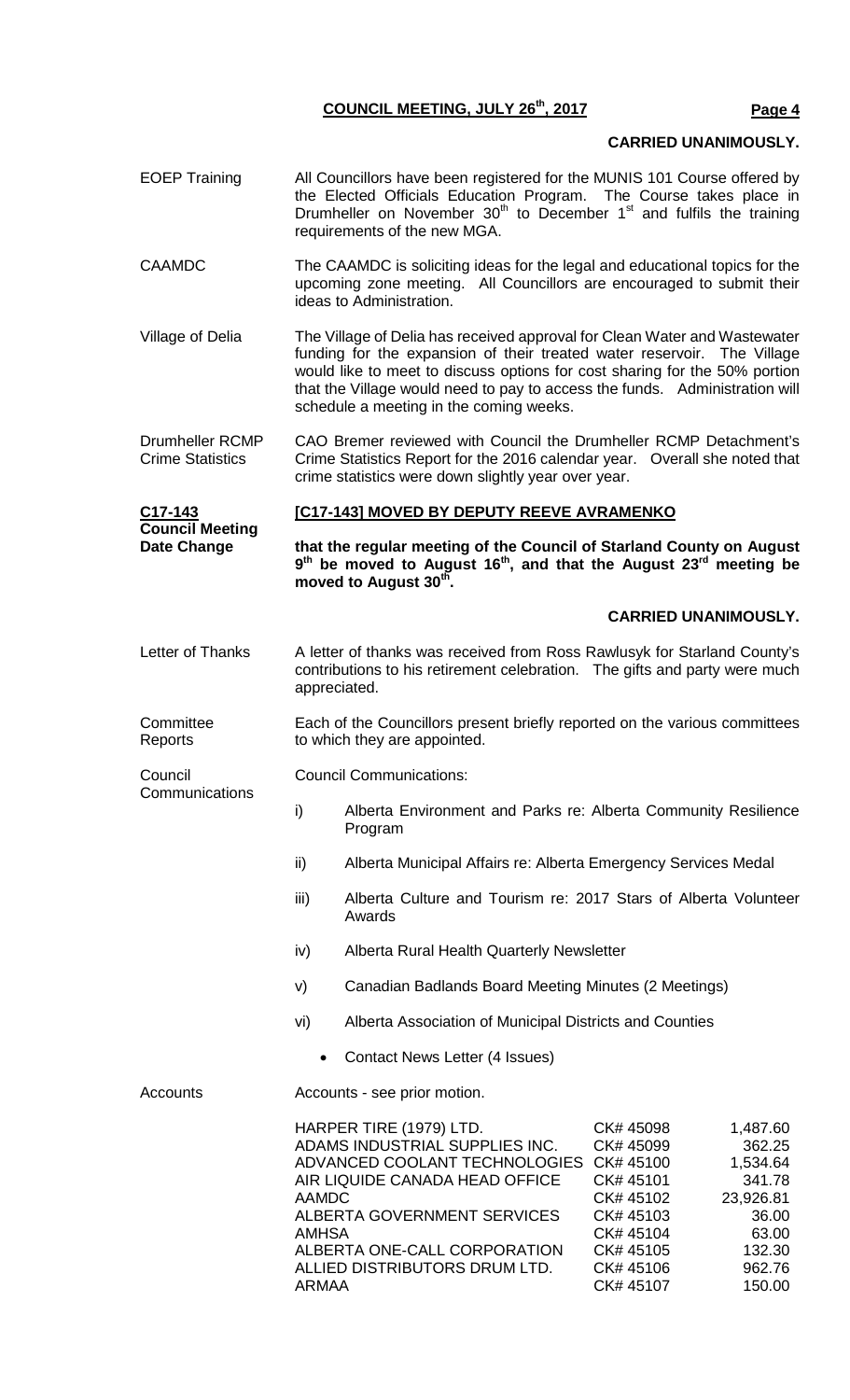| ATB FINANCIAL MASTERCARD             | CK# 45108 | 461.33    |
|--------------------------------------|-----------|-----------|
| <b>AVRAMENKO, ALLEN</b>              | CK# 45109 | 268.85    |
|                                      |           |           |
| <b>BARRON, FRANCIS</b>               | CK# 45110 | 458.00    |
| <b>BIG COUNTRY GAS CO-OP</b>         | CK# 45111 | 192.82    |
| <b>BIG SKY CALL CENTERS INC.</b>     | CK# 45112 | 338.10    |
| <b>BROWNLEE LLP</b>                  | CK# 45113 | 14.39     |
|                                      |           |           |
| <b>BRZ PARTNERSHIP ARCHITECTURE</b>  | CK# 45114 | 4,118.85  |
| <b>BULECHOWSKY, SKYLER</b>           | CK# 45115 | 135.00    |
| CAWIEZEL, LAURA                      | CK# 45116 | 200.00    |
| M.W.C. TRUCKING LTD.                 | CK# 45117 | 11,620.20 |
| <b>CRAIGMYLE VOLUNTEER FIRE</b>      | CK# 45118 | 1,000.00  |
|                                      |           |           |
| DEVALERIOLA, CHERYL                  | CK# 45119 | 854.00    |
| DRUM WIRELESS LTD.                   | CK# 45120 | 1,519.93  |
| DRUMHELLER SOLID WASTE               | CK# 45121 | 576.74    |
| DRUMHELLER CHRYSLER LTD.             | CK# 45122 | 1,652.18  |
|                                      |           | 255.17    |
| DRUMHELLER CO-OP LTD.                | CK# 45123 |           |
| <b>EAST CENTRAL ALBERTA HERITAGE</b> | CK# 45124 | 500.00    |
| <b>ECS SAFETY SERVICES LTD.</b>      | CK# 45125 | 515.03    |
| <b>ENVIRONMENT AND PARKS</b>         | CK# 45126 | 227.50    |
| <b>FRANK FLAMAN SALES LTD.</b>       | CK# 45127 | 3,133.02  |
|                                      |           |           |
| <b>FRESON BROS DRUMHELLER</b>        | CK# 45128 | 800.38    |
| <b>GANGSTER ENTERPRISES</b>          | CK# 45129 | 900.38    |
| HAMPTON, ALAN W.                     | CK# 45130 | 148.45    |
| HENRY KROEGER REGIONAL WATER         | CK# 45131 | 14,178.66 |
|                                      |           |           |
| HI-WAY 9 EXPRESS LTD.                | CK# 45132 | 552.75    |
| HODGE BROTHERS TRUCKING LTD.         | CK# 45133 | 38,604.53 |
| <b>HODGE, ROGER</b>                  | CK# 45134 | 16,683.57 |
| <b>HOOVER, BARRIE</b>                | CK# 45135 | 11,070.63 |
| HRDOWNLOADS INC.                     | CK# 45136 | 1,673.70  |
|                                      |           |           |
| <b>HYDRA SERVICES</b>                | CK# 45137 | 262.50    |
| <b>KNEEHILL SOIL SERVICES</b>        | CK# 45138 | 410.40    |
| <b>KUDRAS, DARA</b>                  | CK# 45139 | 78.75     |
| LARSEN, MARTIN AND KIMBERLEY         | CK# 45140 | 60.00     |
| <b>LAPP</b>                          | CK# 45141 | 28,228.66 |
|                                      |           |           |
| <b>LOOMIS EXPRESS</b>                | CK# 45142 | 93.81     |
| MACDERMID, DANIEL H.                 | CK# 45143 | 500.00    |
| MARSHALL, MURRAY                     | CK# 45144 | 6,920.97  |
| <b>MICHICHI VOLUNTEER FIRE</b>       | CK# 45145 | 1,000.00  |
| MONTGOMERY, LAYA                     | CK# 45146 | 200.00    |
|                                      |           |           |
| <b>MORRIN COMMUNITY HALL ASSOC</b>   | CK# 45147 | 950.00    |
| <b>MORRIN FOODS</b>                  | CK# 45148 | 544.96    |
| MPE ENGINEERING LTD.                 | CK# 45149 | 13,111.97 |
| NAPA AUTO PARTS DRUMHELLER           | CK# 45150 | 73.90     |
| NEU MUEHL HUTTERIAN BRETHREN         | CK# 45151 | 1,575.00  |
|                                      |           |           |
| <b>OASIS CARWASH</b>                 | CK# 45152 | 320.97    |
| OUT OF THE COLD                      | CK# 45153 | 1,500.00  |
| PETERS, MICHAEL                      | CK# 45154 | 135.00    |
| PRIMROSE, BRAD                       | CK# 45155 | 14,529.97 |
| PRINTER WORLD INTERNATIONAL          |           |           |
|                                      | CK# 45156 | 610.05    |
| PUROLATOR COURIER LTD.               | CK# 45157 | 35.77     |
| RAWLUSYK, ROSS D.                    | CK# 45158 | 1,519.18  |
| RECEIVER GENERAL OF CANADA           | CK# 45159 | 60,559.05 |
| RICOH CANADA INC.                    | CK# 45160 | 1,383.44  |
|                                      |           |           |
| ROADATA SERVICES LTD.                | CK# 45161 | 519.75    |
| ROBMAC ENTERPRISES LTD.              | CK# 45162 | 33,418.24 |
| RUMSEY VOLUNTEER FIRE BRIGADE        | CK# 45163 | 1,000.00  |
| 1858097 ALBERTA LTD.                 | CK# 45164 | 158.29    |
| <b>SARGENT, ROBERT</b>               | CK# 45165 | 5,870.50  |
|                                      |           |           |
| SCHUMACHER, GOUGH & CO.              | CK# 45166 | 1,000.00  |
| <b>SUN LIFE ASSURANCE</b>            | CK# 45167 | 18,901.24 |
| <b>TAQA NORTH</b>                    | CK# 45168 | 21.00     |
| TELUS COMMUNICATIONS INC.            | CK# 45169 | 1,188.64  |
| TELUS MOBILITY INC.                  | CK# 45170 | 1,174.38  |
|                                      |           |           |
| THE DRUMHELLER MAIL                  | CK# 45171 | 545.27    |
| TOWN OF DRUMHELLER                   | CK# 45172 | 3,054.59  |
| TRINUS TECHNOLOGIES INC.             | CK# 45173 | 513.19    |
|                                      |           |           |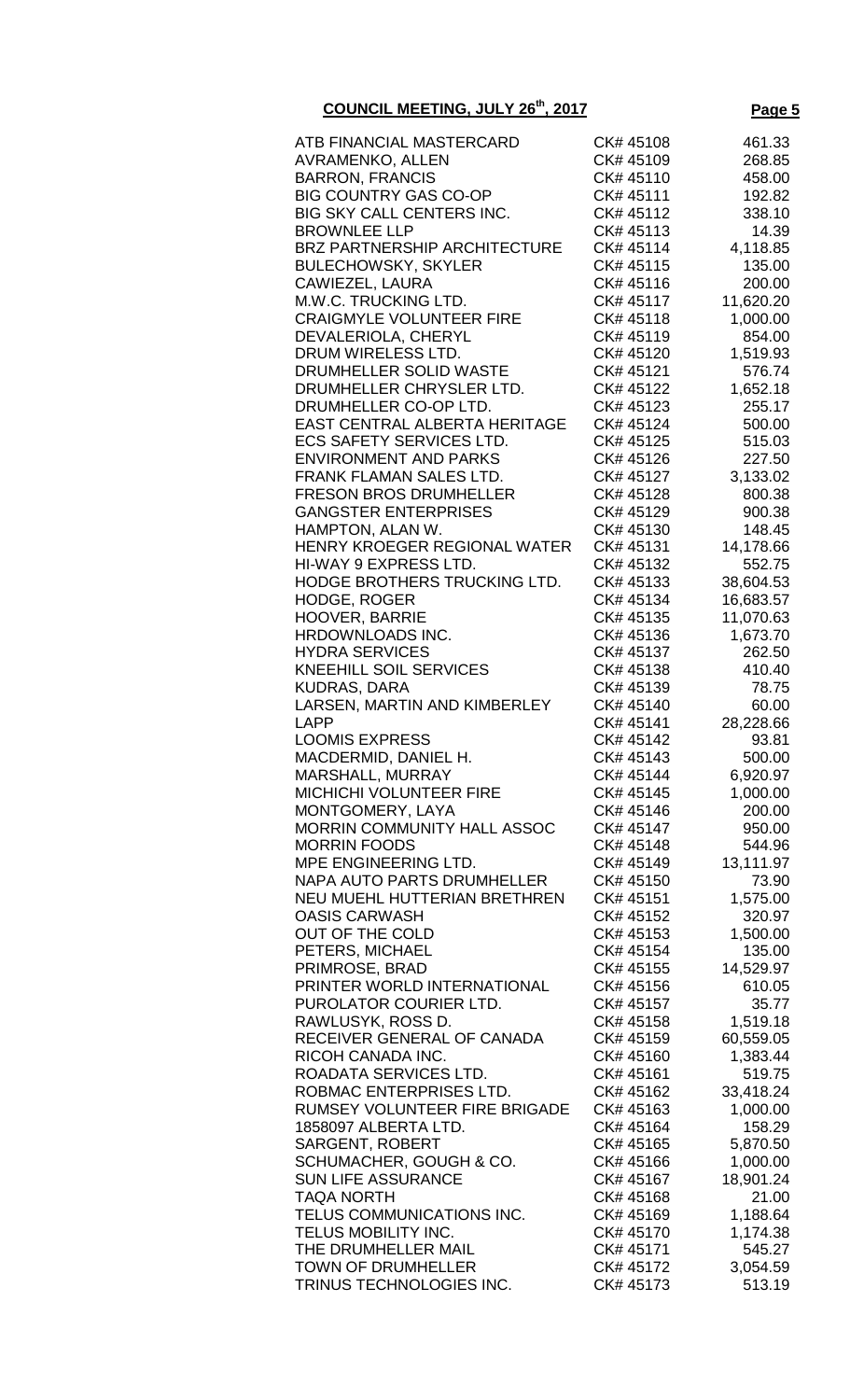| 'ac<br>۱Α |  |
|-----------|--|
|           |  |

| <b>AAMDC</b><br>CK# 45186<br>23,460.29<br>\$<br><b>Sub-Total:</b><br>23,460.29<br>A&D HARPER TIRE (1979) LTD.<br>CK# 45187<br>2,171.95<br><b>ABLE REFRIGERATION &amp; APPLIANCE</b><br>CK# 45188<br>115.50<br><b>ACKLANDS-GRAINGER INC.</b><br>CK# 45189<br>245.32<br>ADAMS INDUSTRIAL SUPPLIES INC.<br>CK# 45190<br>1,234.79<br>35,555.15<br><b>AAMDC</b><br>CK# 45191<br>ALBERTA WILBERT SALES LTD.<br>CK# 45192<br>7,955.85<br>ALLIED DISTRIBUTORS DRUM LTD.<br>CK# 45193<br>2,568.62<br>ALTAGAS UTILITIES INC.<br>CK# 45194<br>236.79<br>ATCO ELECTRIC LTD.<br>CK# 45195<br>37.83<br><b>BARRON, FRANCIS</b><br>CK# 45196<br>675.50<br><b>BRICKS 4 KIDZ</b><br>CK# 45197<br>513.75<br>BURT, EDWIN L.<br>CK# 45198<br>150.00<br>CERTIFIED LABS, DIV. OF NCH CORP.<br>CK# 45199<br>393.70<br><b>CERVUS AG EQUIPMENT LP</b><br>2,544.35<br>CK# 45200<br><b>CINTAS CANADA LIMITED</b><br>CK# 45201<br>1,528.08<br><b>CITY OF LACOMBE</b><br>CK# 45202<br>269.32<br><b>CUMMINS WESTERN CANADA</b><br>CK# 45203<br>17,140.43<br>DEVALERIOLA, CHERYL<br>CK# 45204<br>1,298.00<br><b>DISCOVERY WILDLIFE PARK</b><br>CK# 45205<br>277.20<br>DRIVE PRODUCTS INC.<br>CK# 45206<br>1,865.67<br>DRUM WIRELESS LTD.<br>CK# 45207<br>351.12<br>DRUMHELLER SOLID WASTE<br>777.88<br>CK# 45208<br>DRUMHELLER CHRYSLER LTD.<br>2,332.35<br>CK# 45209<br>DRUMHELLER CO-OP LTD.<br>CK# 45210<br>2,800.91<br>DRUMHELLER EQUIPMENT SALES<br>CK# 45211<br>2,939.28<br>EAST CENTRAL GAS CO-OP LTD.<br>CK# 45212<br>167.37<br>EQUIPMENT SALES & SERVICE LIMITED CK# 45213<br>211.72<br>FREIGHTLINER OF RED DEER INC.<br>CK# 45214<br>193.26<br><b>FRESON BROS DRUMHELLER</b><br>CK# 45215<br>17.98<br><b>FRONTIER CONSTRUCTION</b><br>CK# 45216<br>20,773.41<br><b>GLOVER INTERNATIONAL TRUCKS</b><br>CK# 45217<br>125.37<br><b>GRANT'S OILFIELD SERVICE</b><br>CK# 45218<br>882.00<br>H & H HUXTED ENT. LTD.<br>658.53<br>CK# 45219<br>HANNA BUILDING SUPPLIES<br>CK# 45220<br>1,119.59<br>HI-WAY 9 EXPRESS LTD.<br>CK# 45221<br>406.04<br><b>HOOVER, BARRIE</b><br>CK# 45222<br>197.78<br>HYDRO-VAC'S UNLIMITED SALES<br>CK# 45223<br>468.30<br><b>IMAGE CRAFTER SIGNS INC.</b><br>CK# 45224<br>78.75<br><b>JACK FENCING</b><br>CK# 45225<br>5,489.40<br>KORTECH CALCIUM SERVICES LTD.<br>16,687.38<br>CK# 45226<br>1,250.00<br>KUDRAS, DARA<br>CK# 45227<br><b>LAPP</b><br>28,228.66<br>CK# 45228<br><b>LOOMIS EXPRESS</b><br>CK# 45229<br>206.67<br><b>NEWCASTLE TOWING</b><br>CK# 45230<br>385.88<br>PETROLEUM TANK MANAGEMENT<br>CK# 45231<br>195.00 | TURRIS COMMUNICATIONS LTD.<br><b>UFA CO-OPERATIVE LIMITED</b><br><b>VILLAGE OF DELIA</b><br><b>VILLAGE OF MORRIN</b><br><b>VILLAGE OF MUNSON</b><br><b>WANNSTROM, STEVE</b><br><b>WATER PURE &amp; SIMPLE</b><br><b>WAX WANE PARTNERS</b><br><b>WEARPRO EQUIPMENT</b><br>WIL-CAN SAFETY LTD.<br><b>WILD ROSE ASSESSMENT SERVICE</b><br>1073581 ALBERTA LTD.<br><b>Sub-Total:</b> | CK# 45174<br>CK# 45175<br>CK# 45176<br>CK# 45177<br>CK# 45178<br>CK# 45179<br>CK# 45180<br>CK# 45181<br>CK# 45182<br>CK# 45183<br>CK# 45184<br>CK# 45185<br>\$ | 270.22<br>2,011.93<br>10,014.00<br>10,040.10<br>9,800.00<br>2,561.96<br>137.50<br>196.88<br>107.10<br>598.50<br>9,135.00<br>11,338.76<br>399,832.69 |
|--------------------------------------------------------------------------------------------------------------------------------------------------------------------------------------------------------------------------------------------------------------------------------------------------------------------------------------------------------------------------------------------------------------------------------------------------------------------------------------------------------------------------------------------------------------------------------------------------------------------------------------------------------------------------------------------------------------------------------------------------------------------------------------------------------------------------------------------------------------------------------------------------------------------------------------------------------------------------------------------------------------------------------------------------------------------------------------------------------------------------------------------------------------------------------------------------------------------------------------------------------------------------------------------------------------------------------------------------------------------------------------------------------------------------------------------------------------------------------------------------------------------------------------------------------------------------------------------------------------------------------------------------------------------------------------------------------------------------------------------------------------------------------------------------------------------------------------------------------------------------------------------------------------------------------------------------------------------------------------------------------------------------------------------------------------------------------------------------------------------------------------------------------------------------------------------------------------------------------------------------------------------------------------------------------------------------------------------------------------------------------------------------------------------------------------------------------------------------------------------------------------------------------------|----------------------------------------------------------------------------------------------------------------------------------------------------------------------------------------------------------------------------------------------------------------------------------------------------------------------------------------------------------------------------------|----------------------------------------------------------------------------------------------------------------------------------------------------------------|-----------------------------------------------------------------------------------------------------------------------------------------------------|
|                                                                                                                                                                                                                                                                                                                                                                                                                                                                                                                                                                                                                                                                                                                                                                                                                                                                                                                                                                                                                                                                                                                                                                                                                                                                                                                                                                                                                                                                                                                                                                                                                                                                                                                                                                                                                                                                                                                                                                                                                                                                                                                                                                                                                                                                                                                                                                                                                                                                                                                                      |                                                                                                                                                                                                                                                                                                                                                                                  |                                                                                                                                                                |                                                                                                                                                     |
|                                                                                                                                                                                                                                                                                                                                                                                                                                                                                                                                                                                                                                                                                                                                                                                                                                                                                                                                                                                                                                                                                                                                                                                                                                                                                                                                                                                                                                                                                                                                                                                                                                                                                                                                                                                                                                                                                                                                                                                                                                                                                                                                                                                                                                                                                                                                                                                                                                                                                                                                      |                                                                                                                                                                                                                                                                                                                                                                                  |                                                                                                                                                                |                                                                                                                                                     |
|                                                                                                                                                                                                                                                                                                                                                                                                                                                                                                                                                                                                                                                                                                                                                                                                                                                                                                                                                                                                                                                                                                                                                                                                                                                                                                                                                                                                                                                                                                                                                                                                                                                                                                                                                                                                                                                                                                                                                                                                                                                                                                                                                                                                                                                                                                                                                                                                                                                                                                                                      |                                                                                                                                                                                                                                                                                                                                                                                  |                                                                                                                                                                |                                                                                                                                                     |